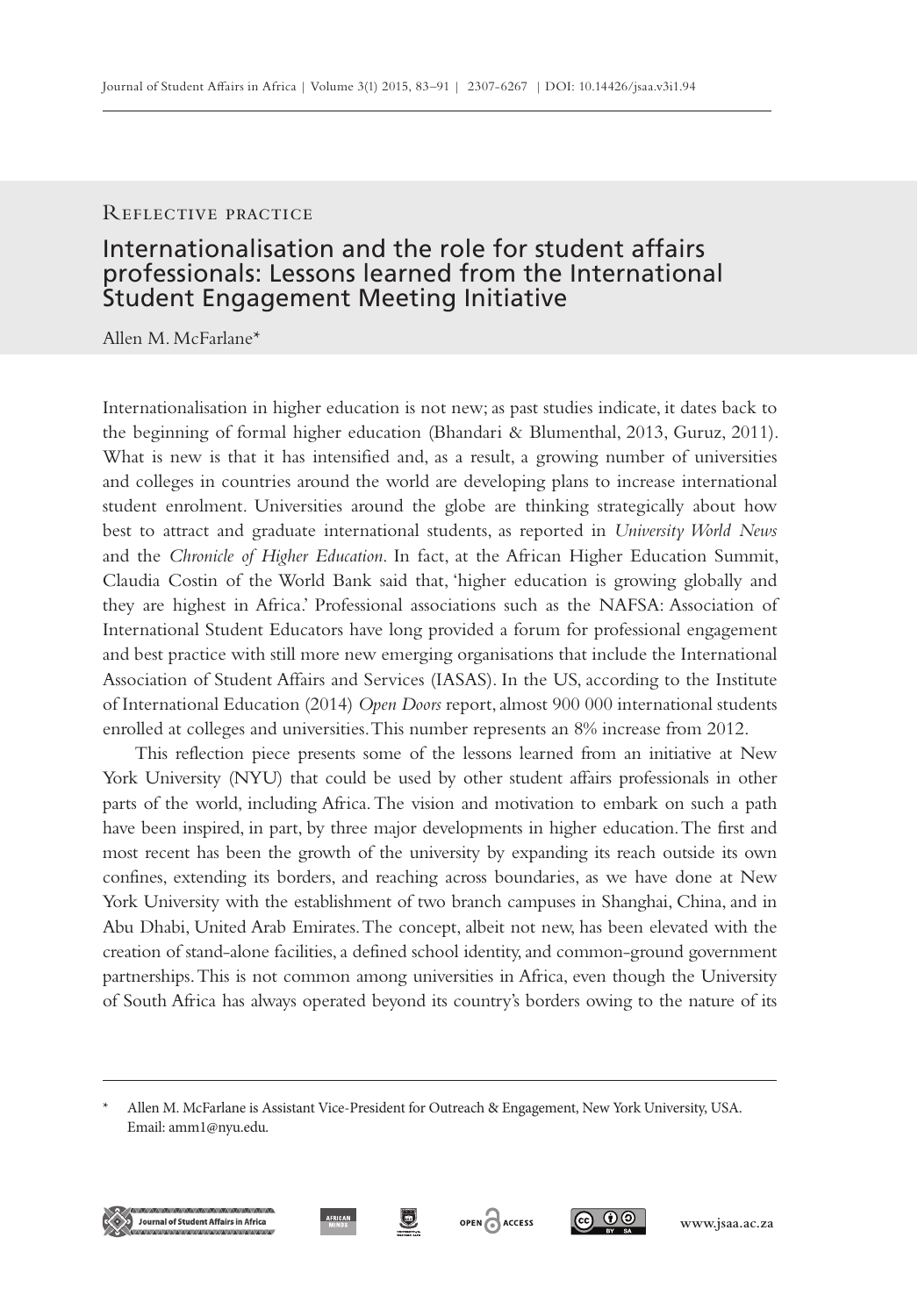programme offerings, and there is potential for other institutions to do the same, even if it is within the African continent. The second major development is the push for international student enrolment at home institutions, and this is encouraged among African universities through numerous agreements such as the establishment of the Pan African University as well as the Southern African Development Community (SADC) Protocol on Education and Training. Universities' desire to create and implement proactive plans to increase international student enrolment in an effort to build a global community of learners and global citizens has taken on a sense of urgency. And, finally, it is no surprise that international student enrolment is indeed a source of revenue that remains hotly debated as a rationale for recruitment. The results of increasing revenue by way of an enrolment strategy devoid of strategic and shared outcomes for student affairs, campus stakeholders and, ultimately, the international student would be an opportunity lost by the institution. The tragedy would have a multitude of consequences, for example, it would be a failing in what we know and continue to discover with respect to the deliberate and determined mindset of international students studying in countries other than their own.

New York University has committed to an increase in international student enrolment. In 2014, about 18% of our incoming undergraduate student body of 5 000 students is international. Students come to our campus from more than 100 countries. The rise in enrolment at the NYU campus presents challenges and opportunities. As caretakers of students' educational experience, institutions must address and embrace a greater level of expectation and engagement in order to positively affect student satisfaction. The options to engage in activities that affirm aspects of their cultural identity, introduce and broaden intercultural experiences, and provide resources to meet student needs will be a feature and responsibility of student affairs and services.

When considering what is at stake in how we engage and support our international students, I am reminded of Gordon Brown, former prime minister of the United Kingdom, speaking at NYU in his new role as Distinguished Global Leader in Residence in 2013. Brown said that governments must think more about instituting or cultivating a 'global dimension'. Brown was questioning the motivation and the outcome of governments in their commitment and level of engagement to solve the world's problems. He believes institutions of higher learning can and will play a huge role in how we help prepare our students to lead in a world that is fraught with challenges and unrealised potential that cross all of our borders (Brown, 2013). Where institutions enrol international students, inevitably such students will encounter student affairs programming, personnel and policies, and unbeknownst to the student, student affairs is charged with ensuring that the out-of-classroom experience, a student's development, campus life and related activities complement the rigor and expectations of the classroom, the parish, county, province, village, town or city, and nation where the school resides.

In preparation for an influx of international students at NYU New York<sup>1</sup>, including serving as a study-away site for enrolled NYU Shanghai and NYU Abu Dhabi branch campus students, the university knew that being proactive in steps to position itself to discover the goals, motivation and challenges of new first-year students and transfer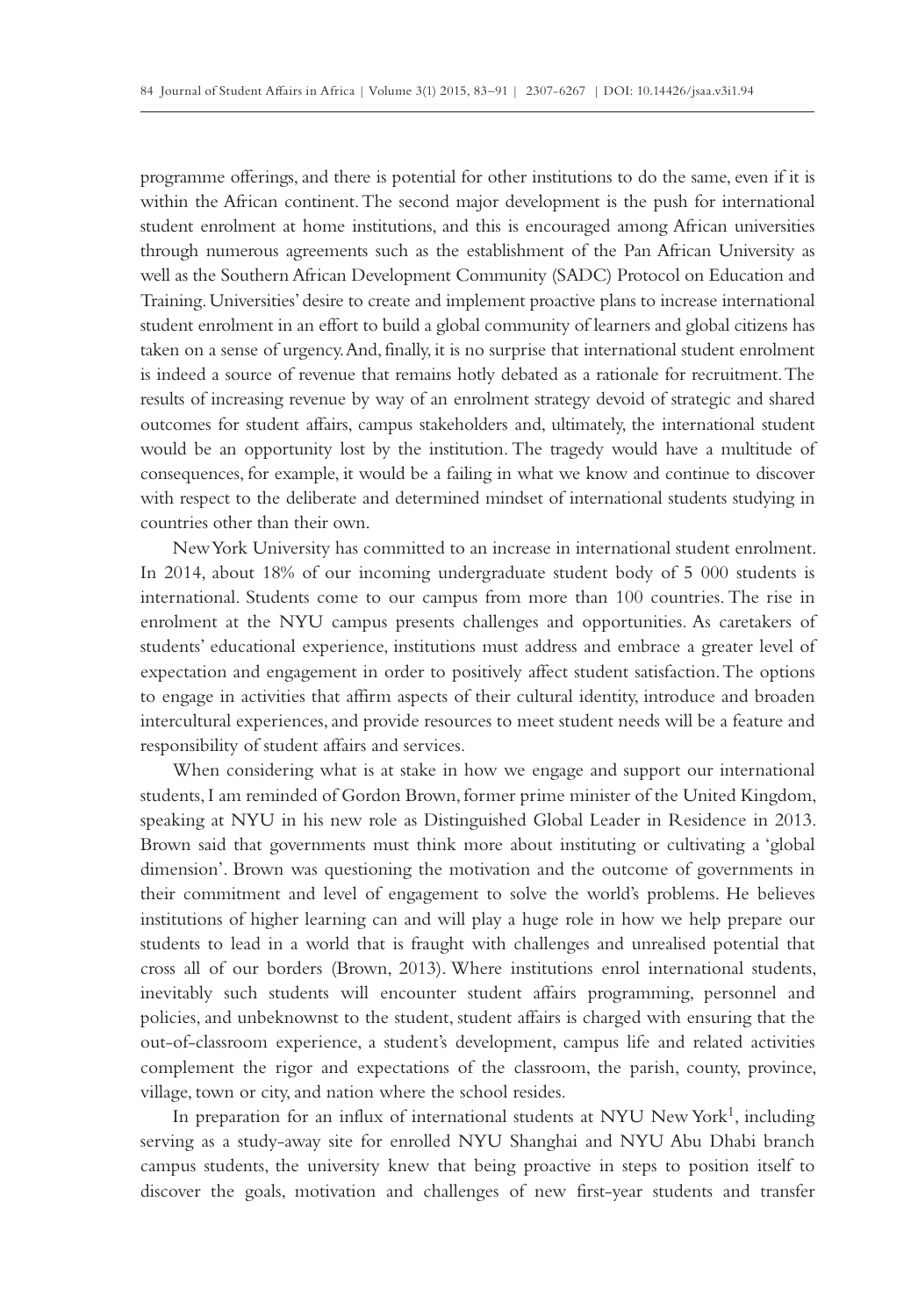undergraduate international students enrolling at NYU New York would guide our thinking, and approaches and manage the complexity of student transition and mobility. Finally, the university decided to place emphasis on being thoughtful and strive for innovation as well.

As an institution, to think more intentionally about how to build a campus community with strong cross-cultural student engagement and highly developed intercultural competence is essential. The hope is that such an environment would lead to a transformative experience. The rise in enrolment at the NYU campus presents a multitude of challenges and opportunities. NYU student affairs has been proactive in addressing this change. The institution was concerned with how well prepared it was in the Student Affairs section of the university to manage the change in the student body. Questions raised included how student affairs professionals would remain a step ahead and prepared to ensure a smooth and successful student transition to a new campus, climate, country and culture. What can we create, implement and learn that will help international students meet their goals for a total campus and community experience? What information and feedback are needed for thoughtful and well-informed practitioners? These and broader questions resulted in the establishment of the NYU Division of Student Affairs International Student Engagement Meeting Initiative.

## *Approach*

Launched in 2012, the International Student Engagement Meeting Initiative includes conversations with approximately 800 international students. I met with undergraduate first-year students and transfer students individually. We designed this project to include 20-minute individual appointments with a senior student affairs professional who was not a staff member of the international student affairs office (i.e. the NYU Office of Global Services). Additionally, this approach, to entrust this assignment to a colleague outside the international student office, was in direct response to the growing chorus that the responsibility of the international student office should be a campus-wide endeavour that exists in all corners of the institution.

The questions I asked during the student meetings were designed in partnership and collaboration with the NYU Division of Student Affairs, Office of Research and Assessment. Students responded to questions that addressed why NYU and New York City became their destination of choice, and the current state of their transition with regard to classes, friendships, activities and challenges. In addition, students were encouraged to ask questions and make recommendations to address current needs in support of their academic and student life goals. The students asked whether the meeting was mandatory. We were upfront and direct about the fact that the initiative was not compulsory. I explained that the meetings were an opportunity to share what is important to them at the present stage of their transition and goals. The meetings were intended as a moment to share information and make referrals, if needed, to a variety of resources, units, and personnel in support of their transition and needs. The final question asked of students is introduced at the beginning of each meeting as part of the introduction. I would ask if there is anything that they recommend that the university address to assist in their transition? In order to use time with students efficiently,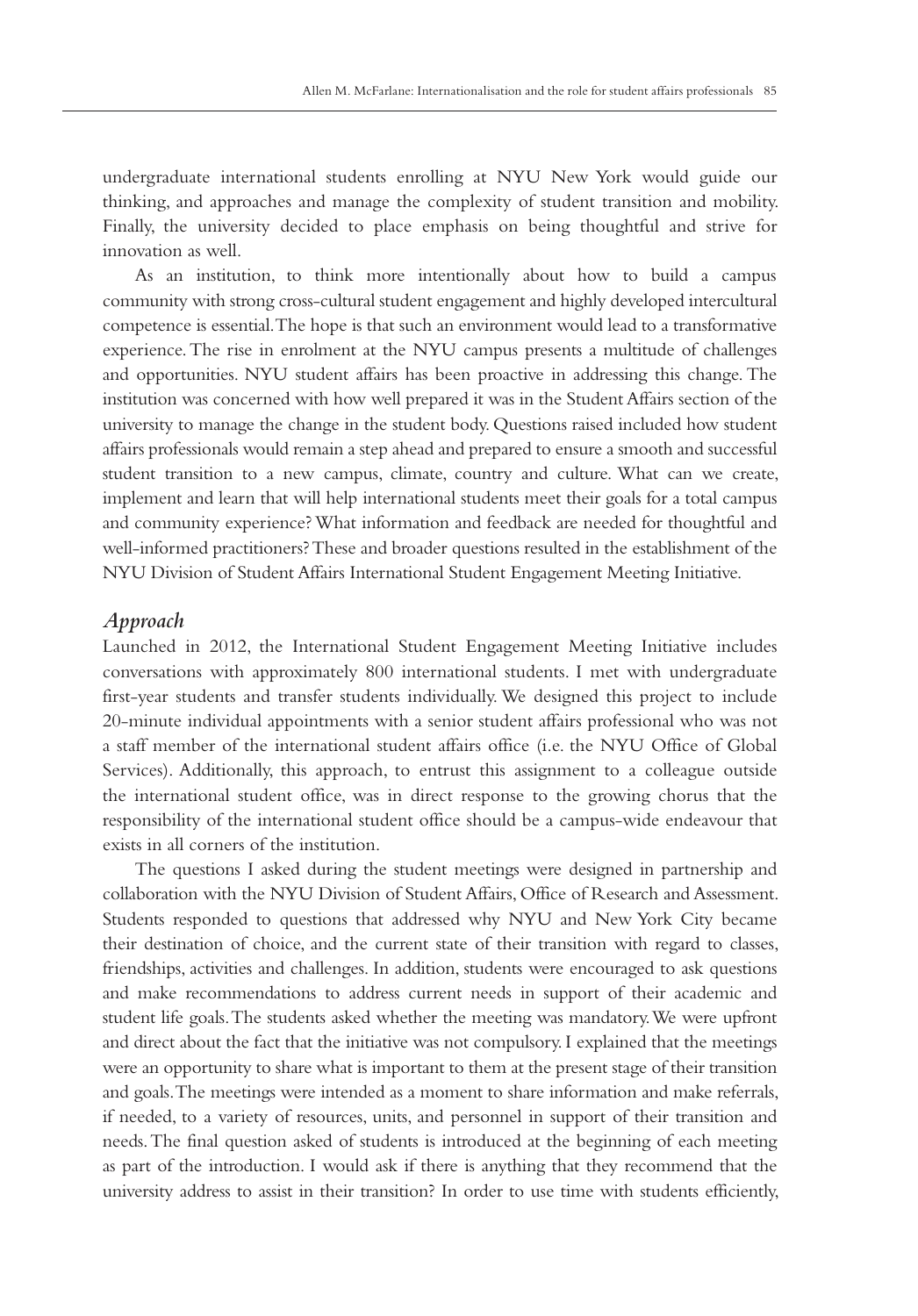responses were recorded by using an iPad that captured responses for summary and analysis by the NYU Division of Student Affairs, Office of Research and Assessment. Finally, I informed the students that their participation would result in the creation of a year-end report and recommendations submitted to the Senior Vice-President for Student Affairs.

## *The project: The International Student Engagement Meeting Initiative*

At first glance, the NYU International Student Engagement Meeting Initiative may appear to be a complex strategic method. In reality, it was an earnest desire to learn what was on the minds of our new international students. Our curiosity took hold, for it allows us to envision how what we learn can help us indeed manage the complexity that institutions hope will lead to a vibrant campus. We were concerned about the transition, adjustment and acculturation of our students. With the latest information in support of existing programmes, short- and long-term goals, and creating new initiatives, change, which is inevitable, could be managed. Further, we wanted our colleagues in Student Affairs to have the latest knowledge on what our international students were thinking and experiencing as a source of support specific to a school, department and/or unit. We wanted to think about this as a project that could inform what we already knew about first-year students' transition to college. From the outset, it was critical and essential to welcome our international students in a personal and thoughtful way, and with a focused intentionality, in order to better understand their goals, concerns and ideas about how we can make NYU a better place.

With several goals and objectives in mind, the Division of Student Affairs wanted to establish a welcoming experience that offered a more personal touch for students. In this way, we could discover personal goals and objectives the students had in mind for their time at NYU. The meeting could shed light on why they chose to come to NYU and New York City and position the university to respond quickly to any challenges they may have encountered. We could learn about challenges, career interests, academic pursuits, and their unique identity and global mobility experience.

The lessons I learned from the project are outlined in 15 key areas. These areas provide a type of roadmap for the future of international student outreach and transition to college. The lessons reveal what mattered in the heart and mind of the international student, identified how we in Student Affairs should direct resources, enhance programme development, review policy, manage expectations, establish collaboration and improve the intercultural competence of staff, students, faculty and administrators.

#### **1. International student community building on campus**

• Establish campus traditions intended for international student community-building that utilise country and international region to foster connecting.

The interest and recommendation of international students to meet other international students from their home country (and city/town) was a recurring theme in the student meetings. Students are clear that this suggestion is not an attempt to become isolated but serves more as a bridge to transitioning to the new campus and New York City.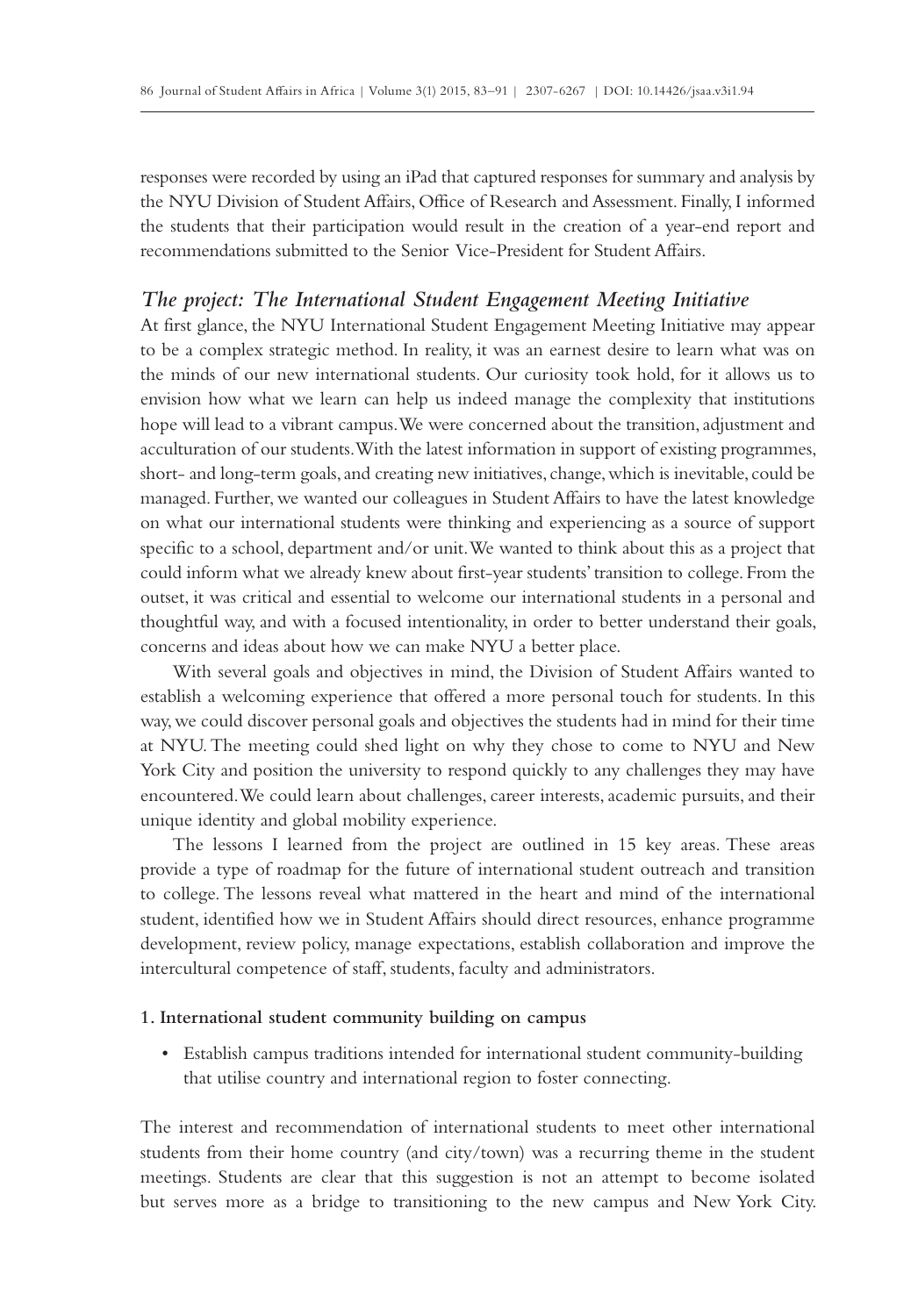Students view the interaction as an opportunity not only to meet other students, but also, in particular, to meet upperclassmen who could be a source for developing informal mentoring and gaining knowledge from their experience.

## **2. Cultivating friendships between international and domestic students**

• Create co-curricular programming with outcomes that address friendship-building and networking. Place emphasis on the spaces that students currently cite as the best places to make friends (classes, residences and clubs).

International students are very interested in meeting and becoming friendly with domestic students. Friendships are critically important and serve as a gauge for international students as to how well they are transitioning and functioning in their new environments. Additionally, there is an awareness expressed by international students that domestic students are comfortable in the US yet overwhelmed by their own adjustment to college life. Meeting an international student offers a complexity for domestic students in that domestic students, display a lack of competence or comfort level on which to engage (even mispronouncing a student's name can alter first impressions). Further, we have unintentionally labelled international students as educational transients and not as a vibrant and diverse community of fellow scholars and potential friends and networks.

#### **3. Intercultural competence and community building**

• For consistency, clarity, and unity, investigate the establishment of terms and definitions for intercultural competence at your institution.

Social norms, customs, behaviours and daily-living skills present a range of difficulties in the ways students engage one another in residences, classrooms, co-curricular activities and campus environments. Acknowledging the diversity among residents is important, but cultivating a supportive and respected environment gets high marks from international students. There is the concern of offending a student (especially a domestic student) through a bias act or comment, thereby effectively derailing a student's ability to establish friendships. Additionally, defining terms such as social justice, human rights, community service, and diversity is where international students want to gain understanding. Finally, a best practice that emerged was the mention of Model United Nations. Students cited its success in bringing students from global backgrounds together, and those same students were planning on joining or have already joined, the Model United Nations Student Organisation at NYU.

#### **4. Academic advisement services**

• Self-review of school policy, information, and outreach about high school/post-high school credit acceptance and communication with an academic advisor.

Academic advisors are, in many ways, first responders by way of an introduction to the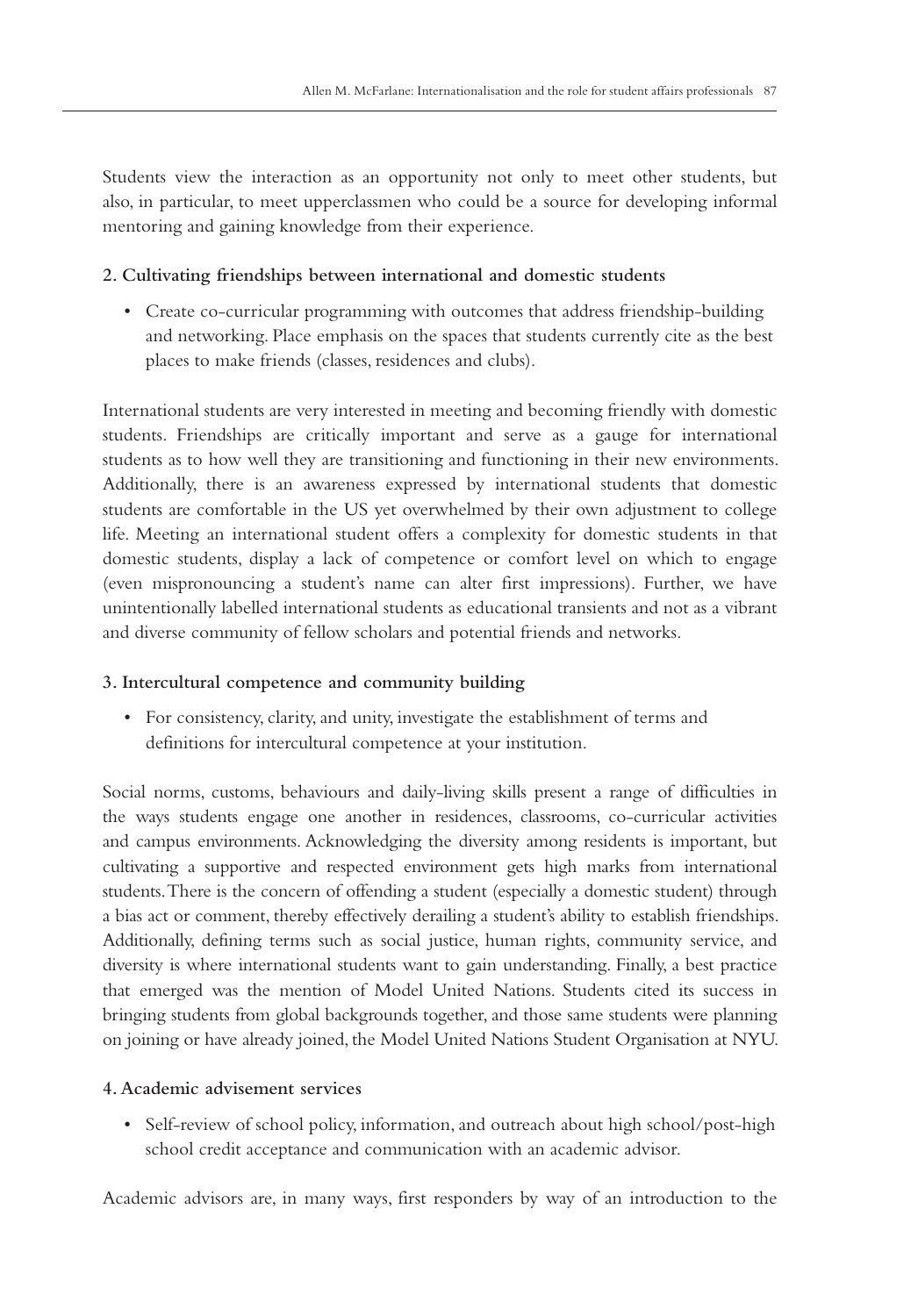norms of academic choice and the fulfilling of requirements. Be mindful, for themes may emerge that reveal the frustration with the process of acceptance of high school academic credit and/or post-high school credit for college. Students find themselves caught in the middle because a conflict arises from the policies of the students' schools in their home countries, a conflict which can last for months. In addition, most international students plan to study abroad. The result will place greater demands on academic advising to meet student expectations in providing a seamless and global academic experience.

#### **5. Mentorship from upperclassmen**

• Create mentoring options for students. Criteria for matching should place emphasis on transition, shared interests, adjustment, and home country/region/continent.

International students have expressed the desire to have a mentor to enable them to navigate and become acquainted with their new surroundings. It appears that the peak time when mentoring is needed most is during the first semester after arrival. Students have recommended that mentors be international upperclassmen or students trained in helping other students to transition to campus life.

#### **6. Career development, student health and wellness**

• The complexity of searching for employment, beginning especially with internships and remaining in compliance with US federal policies and the requirements of International Student Services Offices, is confounding for many students.

Collaboration between the international student office, career development, and the study-abroad office can present a united front to help students understand the processes involved in a consistent way. For international students, minimising the challenge of having to visit several offices, and attend various programmes and sessions, would be liberating. Collaboration may also offer units a way to maximise staff time and student participation. For further insights, I recommend the article published by my colleagues in the NASPA Leadership Exchange magazine entitled *International Influx: Student Services Go Global* (Spring 2015).

#### **9. Dining services, options and schedule**

• Dining services: Investigate keeping facilities open and/or extending the hours during holidays in the fall, spring and winter breaks.

With the increase in international students remaining on college campuses during the holidays, requests for extending hours and dates to cover these periods will be on the rise. Additionally, there will be an increase in demand for a 'taste of home' by way of menu items and a variety of healthy food choices. Finally, holiday home-stays (Thanksgiving, US), with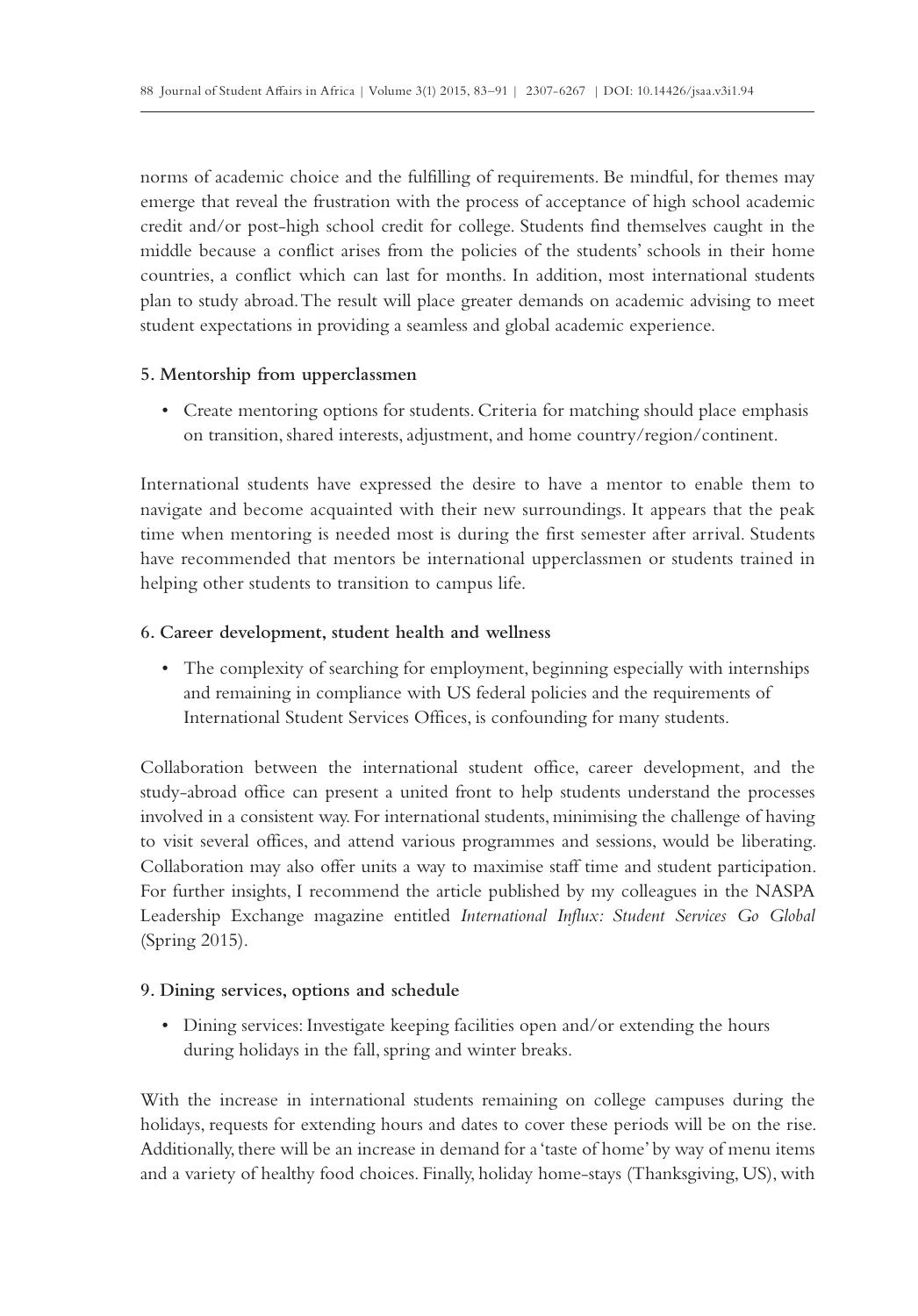international students spending a portion of a holiday with domestic families will grow in demand, creating a shortage of families available.

## **10. International student transition consulting services**

• Offer direct consultation to departments, units and committees at your university.

As a result of the international student meetings, information learned is shared with a variety of units, departments and initiatives charged with the internationalisation of the campus. For example, at NYU, there was: an Internationalizing Washington Square Committee; the Center for Multicultural Education & Programmes: ACT Institute (Administrators Cultural Training Institute) programme for staff intercultural competence training; the NYU Student Affairs Staff Development Committee, and, of course, the Office of Global Services (i.e. the international student services and scholars unit); and NYU schools that range in specialty from business to engineering and education.

# **12. Financial aid**

• Address the growing interest in financial aid, grants and scholarships. Create resources and easy access to information and advisement.

Students in need of financial aid and other forms of monetary support will increasingly look to their university to provide the resources. The issue could become a source of frustration and be contradictory to the university's mission if international students are excluded from forms of aid, but are expected to be full-fledged members of your global student community. Clarity of services, awareness of shifting global economies, up-to-date information, new sources, and sensitivity are paramount when an international student is seeking financial aid.

# **13. The classroom, culture and environment**

• Arrange tutorials, webinars and events that describe the classroom culture at your institution.

Students have commented that, if they knew more about how the US classroom functions, in advance of their first class, this might have decreased their anxiety and provided them with an advance look at what to expect and how to prepare. This service could prove to be an important tool in support of international student adjustment to the classroom culture and norms and create a foundation for making friends. For innovative ideas and resources, NAFSA: The Association for International Educators is an essential source of best practices.

# **14. Diversity in China**

• Yes, there is diversity in China, India, Canada, and Peru…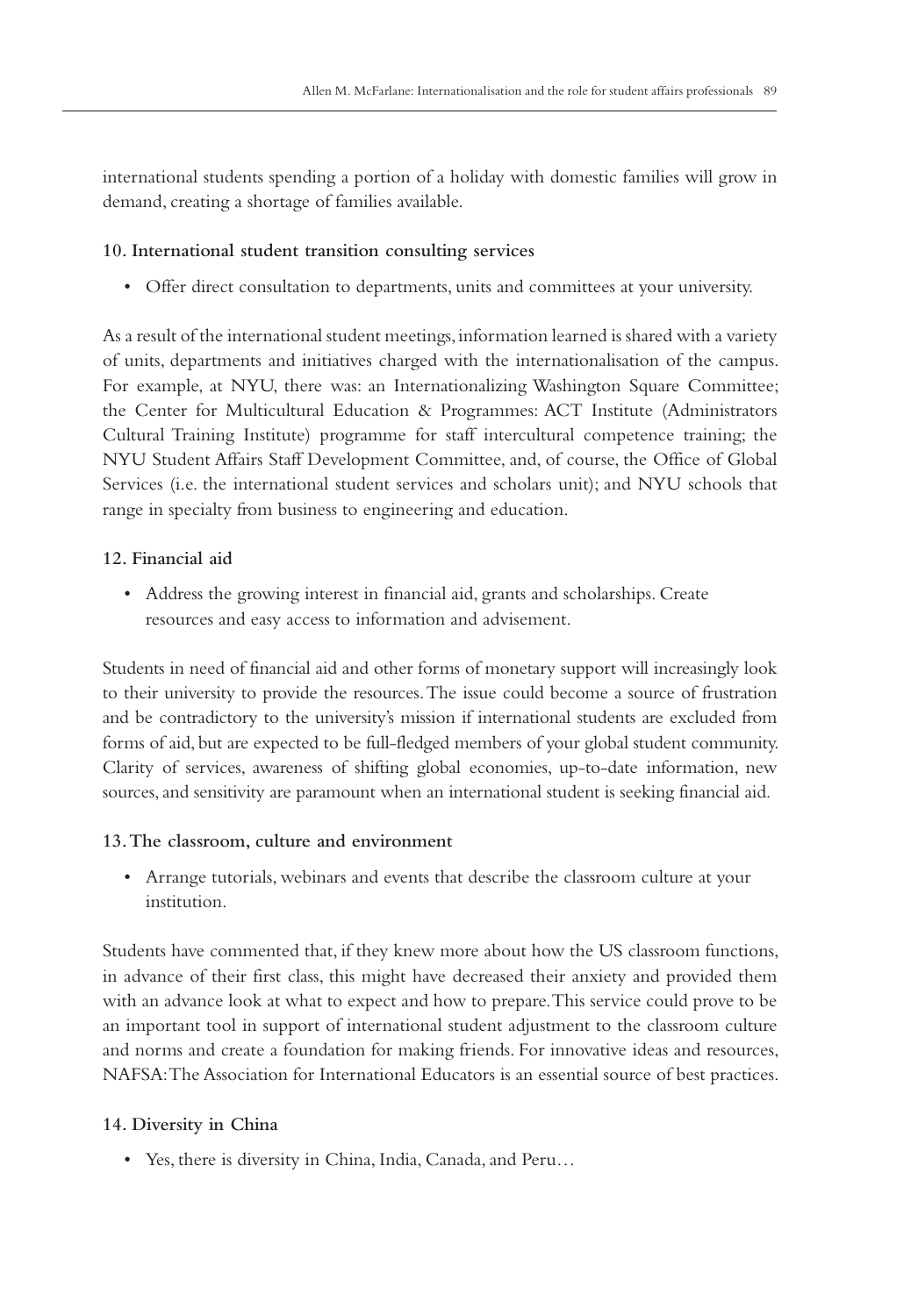The countries that send the most international students to New York University are China, India, South Korea and Canada. When the topic of diversity in China was raised with a student from China, she raised her hands in agreement! There is a difference between citizens of Shenzhen and Beijing, Boston and New York. (Bostonians just raised their eyebrows.) Students living in cities and those from rural communities have a language, idioms, lingo and culture that differ in certain respects, and this is a reminder that all communities are diverse. Student affairs professionals must constantly be reminded that the 'international student' moniker tells only part of a student's story. As third culture children, students with identities that reflect a diversity of places of birth, cultural identity, language and where they call home tells us that where a person calls home is subjective. As student affairs professionals, how best can we consider and discover the complexity of our international students and what can that knowledge provide us with in building a respectful and engaged student community, taking full advantage of what such a community has to offer? For further reading, I recommend the *2009 UNESCO Framework for Cultural Statistics*.

#### **15. Communications, language and cultural acquisition**

• These are acute and impact the classroom, student affairs, employment interests, friendships, and academic and research pursuits.

Students who learn English as a second language are in dire need of understanding the culture, historical context, idioms and slang. Students are eager to learn, practise and understand the language, cultural norms and etiquette in a slower-paced environment where they can receive direct support, ask questions and receive explanations. Plagiarism as a result of cultural differences in the gathering, dissemination and exchange of information may indicate that increased collaboration across units is needed. As writing centres are thriving, cultural-centered activities that promote opportunities to understand a culture are less of a responsibility of international student offices.

#### *Conclusion*

When you reflect on the journey, figuratively and literally, of international students, the moment their sights are fixed on your part of the world, your institution, is the moment that they have made a courageous choice to entrust their hopes to the vision and mission your college holds most dear. It is known to student affairs professionals that the day a student arrives on campus, being admitted and entering the hallowed halls of your institution, brings joy that we wish could be maintained throughout their academic career. In reality, this joy can wane at times, buffeted by a new-found independence as a young adult. They are in a new and often strange place that can be frightening and then exhilarating, or they can be so experienced that you have ambassadors among you who can serve as catalysts for the community goals that you seek to achieve.

What I discovered and learned doing this work is that the International Student Engagement Meeting Initiative offered the student a moment to reflect, check in, ask